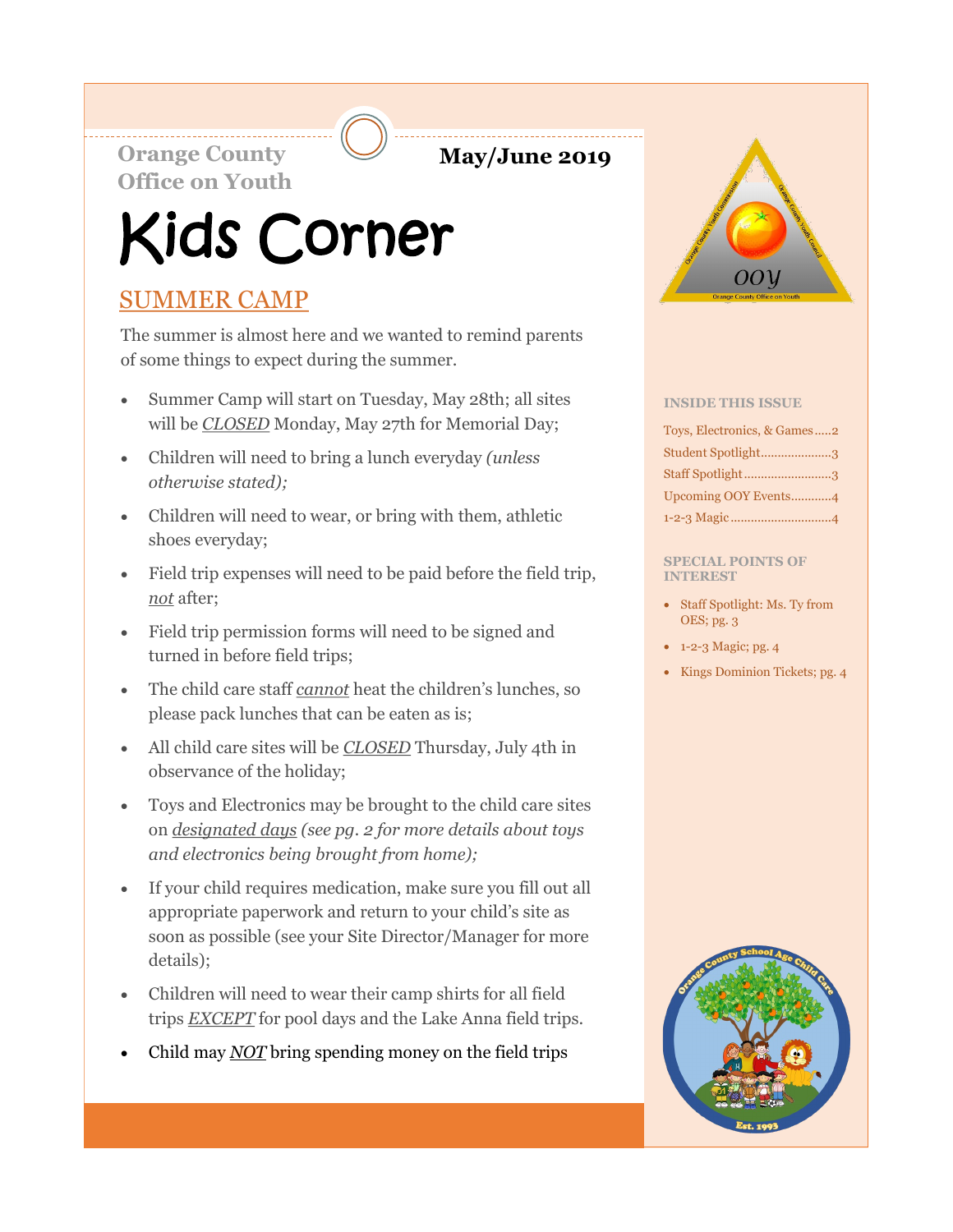# TOYS, ELECTRONICS, AND GAMES

Some of our child care sites allow children to bring toys, electronics, and games from home on specified days to be used at specified times. These designated dates and times vary from site to site (see your Director/Manager for more details) but the rules and regulations remain consistent between the individual sites. The rules for use, and the reasoning behind them, are as follows:

- No sharing
	- $\mu$  Sharing is something most parents teach their children to do at a very young age, and is something we encourage when is comes to the child care's own toys and games. However, when it comes to an individual child's toys, games, and electronics the situation changes drastically for a multitude of reasons.
		- 1. Not all content is created equal, and not all parents believe their children should play/be exposed to certain games, toys, etc. Because of this, it is impossible to police the wishes of every parent when it comes to what content their children are exposed to if we allow sharing.
		- 2. Allowing sharing gives each individual child unintended power over who can play with their items, and can create a situation where children feel excluded by their peers.
- All items brought from home should have the child's name written on them
	- $\mu$  This rule goes hand-in-hand with the no sharing rule, and ensures that the child playing with the toy/game in question is actually theirs.
	- $\overline{z}$  This rule also ensures that items brought into child care go home with their rightful owner.
- All game games/media should be age appropriate
	- $\upmu$  While we do not allow sharing, it is important that the devices brought into the child care still have age appropriate content because other children could still over-hear or see content not suitable for or their age.
- Children may **NOT** access Wi-Fi or mobile networks on any device while in our care, and failure to cooperate with this instruction may lead to the child not being allowed to bring electronics from home in the future.
	- $\overline{z}$  This rule has proven to be the toughest to police, while also being the most necessary on the entire list. Children nowadays are smart enough to turn on their devices Wi-Fi/mobile network and access the internet in the school.
	- $\mu$  Allowing the children to have access to the internet makes it possible to see/listen to inappropriate content and message individuals not in the child care site.
	- $\upmu$  If the children are allowed to access the internet, it does not matter what content is on their devices when they arrive to child care, because they could install and uninstall any content while there and none of us would be the wiser.
	- $\mu$  We encourage all of our parents to discuss internet safety with their children.
	- $\beta$  For additional resources regarding internet safety please call our office and speak to our Strengthening Families Coordinator, Ashley Jacobs, at (540) 672-5484 ext. 1.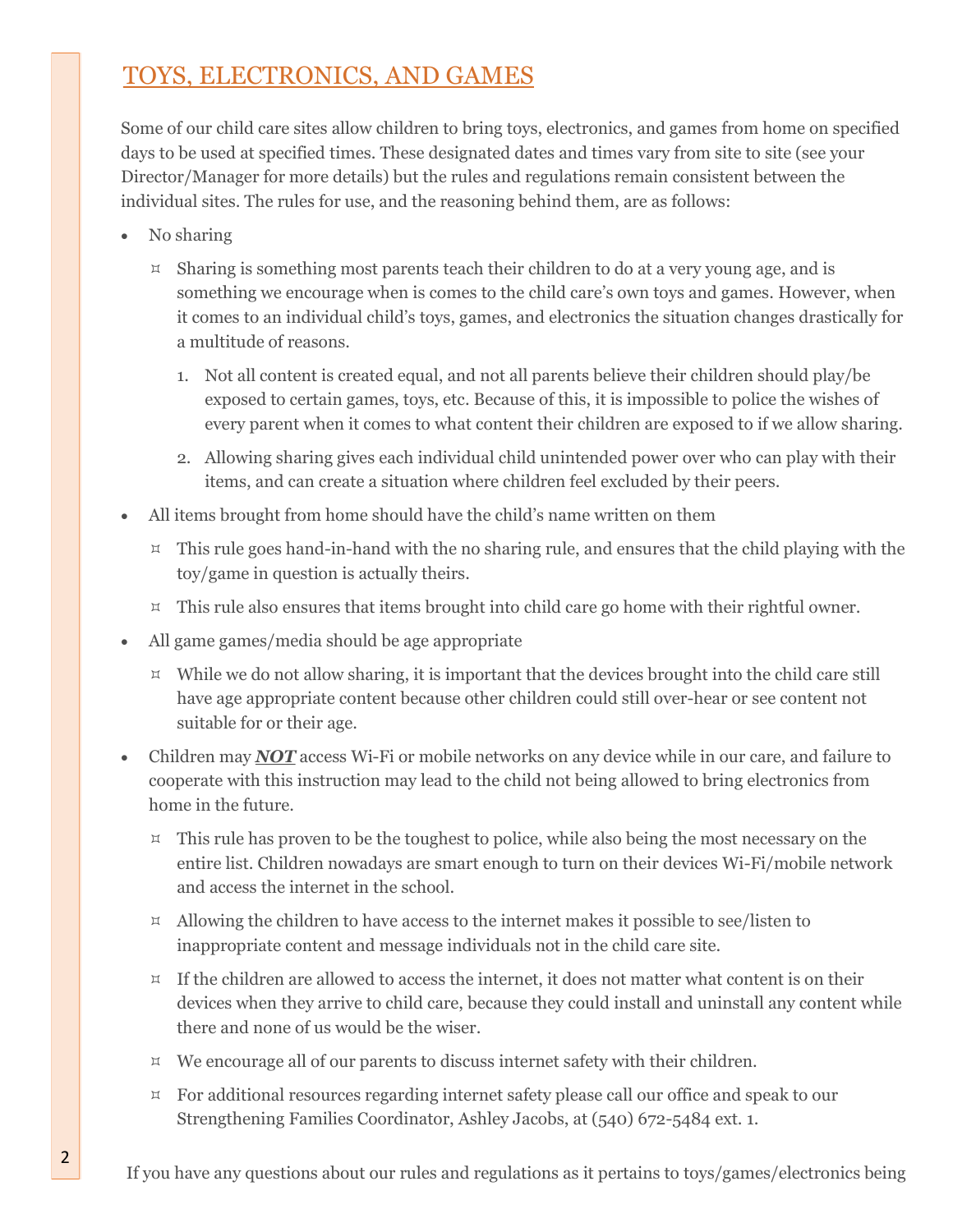## OCSACC STUDENT SPOTLIGHT



**Owen Waters**

**School:** *Gordon Barbour Elementary*

**Grade:** *Kindergarten*

**Favorite Subject: "***Reading, because I can read new and fun books"*

**Favorite Child Care Activity: "***Playing with my friends"*



**Janyse Cooper School:** *Locust Grove Primary* **Grade:** *2nd* **Favorite Subject:** *Math, Science, Reading* **Favorite Child Care Activity: "***Coloring and making new friends"*

**Silas Tinder School:** *Orange Elementary* **Grade:** *1st Grade* **Favorite Subject:** *Math and gym* **Favorite Child Care Activity:** *"Playing with the Legos with my friends"*

## OCSACC STAFF SPOTLIGHT



### **Tyese Chamblee**

**Primary Child Care Site:** *Orange Elementary* **Position:** *Teacher (Supervisor)*

**Years with the OCSACC:** *3 years (2 as a Teacher's Aide, 1 as a Teacher)*

**Hobbies:** *Volunteering with the Youth Bible Study Group*

**Favorite Game to Play with the Kids:** *Spot It*